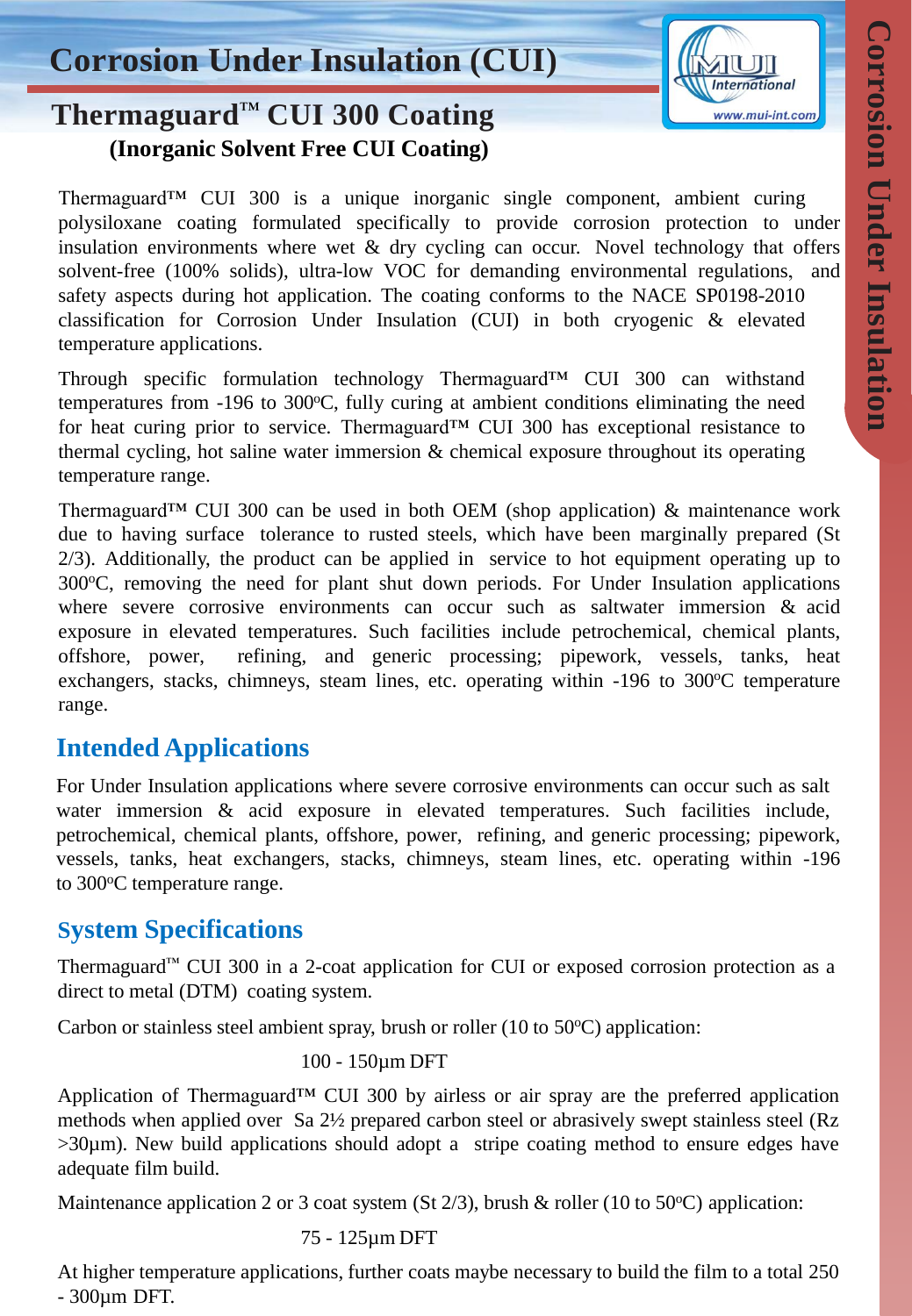# **Thermaguard**™ **CUI 300 Coating (Inorganic Solvent Free CUI Coating)**



## **Technical Information**

Color: RAL 3016 and RAL 7035 Specific gravity: Approx. 2.16 g/ml Theoretical spreading rate: Volume solids: 100% VOC : Less than  $1g/L$ Flashpoint (ISO 1523): N/A Auto ignition temperature: N/A Temperature resistance:  $-196 \degree C$  to 300 $\degree C$ 

Product chemistry: A single component, ambient curing, pure inorganic polysiloxane. Conforms to the NACE SP0198-2010 classification.

 $10m^2/l$  at  $100\mu m$  DFT Application methods: Airless, air spray and brush & roller

### **Surface Preparation**

Intended for insulated steel surfaces, both carbon & stainless. Substrates must be clean, dry and free from any contamination. All oil, dirt, grease, dust, foreign material and loose rust must be removed prior to coating.

### **Insulated or exterior exposed carbon steel**

Abrasive blast clean to Sa 2½ (ISO 8501-1:2007) or SSPC-SP10. The resulting surface profile (Rz) should be  $30 - 50\mu m$ . All sharp edges  $&$  rough welds should be rounded off.

Thermaguard™ CUI 300 has surface tolerance to maintenance work applications where tight adhering or flash rusted steel surfaces are present & blasting is not possible. In such circumstances proceed with the following pretreatment; remove all loose adhering rust & rust scale and follow St 2/3 surface preparation prior to application.

### **Insulated or exterior exposed stainless steel**

Abrasive sweep clean using a non-metallic & chloride free abrasive (aluminum oxide or garnet). The resulting surface profile (Rz) should be 30 - 50µm. All sharp edges & rough welds should be rounded off.

# **Substrate Temperature & Conditions**

Ambient substrate temperature application should remain between 10 to 50 $\degree$ C and remain 3 $\degree$ C above the dew point and relative humidity should be 35 - 85% during application. For various temperature applications thinning is:

- Thermaguard<sup>TM</sup>  $X21$ ; 10 to 60<sup>o</sup>C
- Thermaguard<sup>TM</sup> S100; 60 to 150 $\degree$ C
- Thermaguard<sup>™</sup> S200; 150 to 260 °C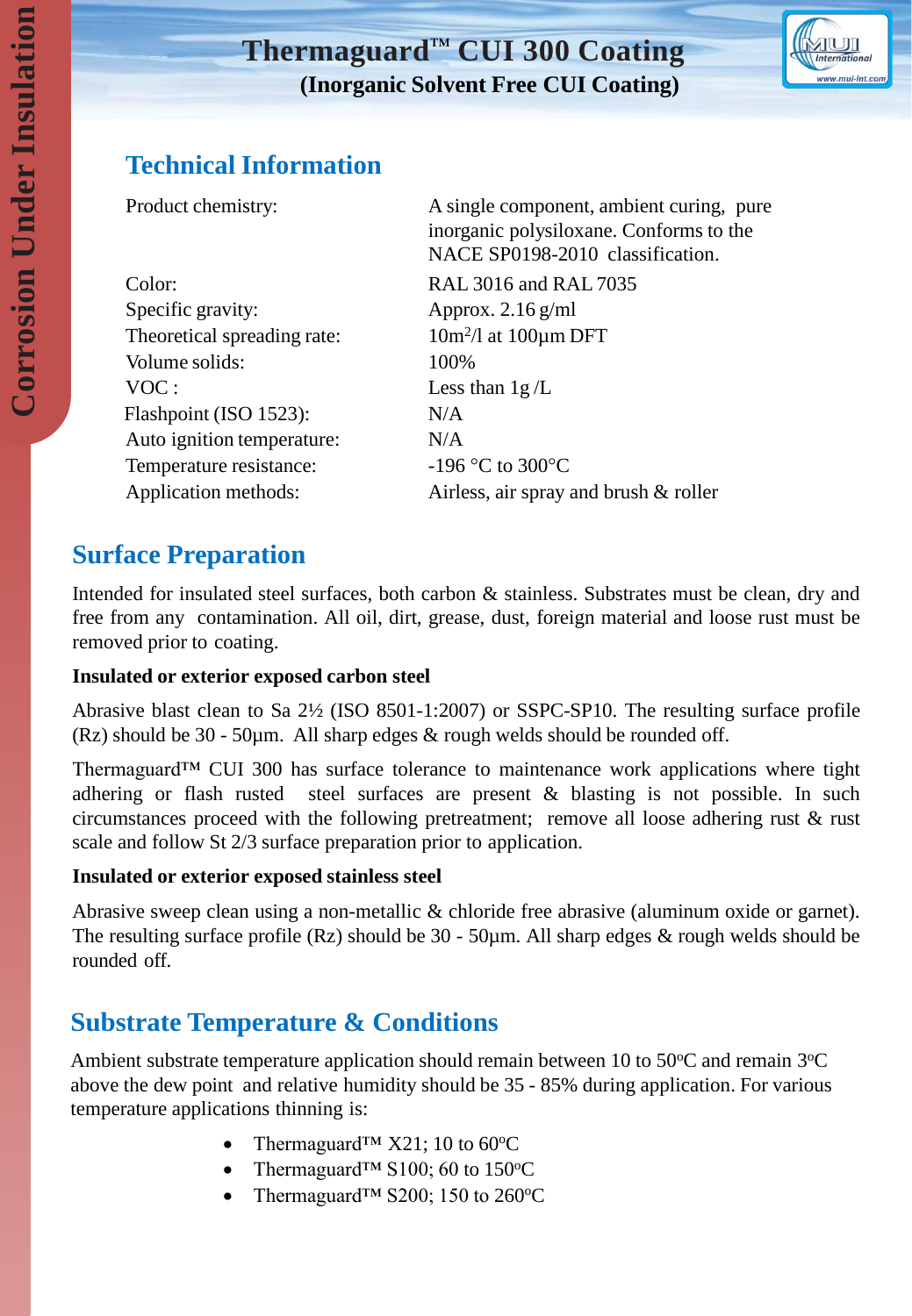

# **Thermaguard**™ **CUI 300 Coating (Inorganic Solvent Free CUI Coating)**

# **Application**

| <b>Airless</b>      | Pump: 30:1 or higher, Tip size: 0.015 - 0.023 inch<br>Pressure: 2321-2901 psi/160 - 200 bar<br>Thinning:<br>Thermaguard <sup>™</sup> X21, 10 to 60 °C (0 - 3%)<br>Thermaguard <sup>™</sup> S100, 50 to 150 °C (5 - 10%)<br>Remove all mesh filters                                                                   |
|---------------------|----------------------------------------------------------------------------------------------------------------------------------------------------------------------------------------------------------------------------------------------------------------------------------------------------------------------|
| Air spray           | Pressure: 30 psi / 2.1 bar                                                                                                                                                                                                                                                                                           |
| (conventional)      | Nozzle orifice: 1.8 - 2.2mm                                                                                                                                                                                                                                                                                          |
|                     | Thinning:<br>Thermaguard <sup>™</sup> X21, 10 to 60 °C (4 - 8%)<br>Thermaguard <sup>™</sup> S100, 60 to 150 °C (6 - 10%)<br>Thermaguard <sup>™</sup> S200, 150 to 260 °C (8 - 12%)                                                                                                                                   |
| <b>Brush/roller</b> | Thinning:<br>Thermaguard <sup>™</sup> X21, 10 to 60 °C (0 - 3%)<br>Thermaguard <sup>™</sup> S100, 60 to 150 °C (0 - 10%)<br>Thermaguard <sup>™</sup> S200, 150 to 260 °C (6 - 12%)<br>For elevated temperature application, be sure that brush bristle and<br>roller nap are tolerant of the substrate temperatures. |
| <b>Mixing</b>       | Thermaguard <sup>™</sup> CUI 300 is a single component product, settling can<br>occur during transport $\&$ storage. The material should always be mixed<br>using a mechanical agitation ensuring all settled-out pigments are<br>dispersed until a uniform consistency is reached.                                  |
| <b>Reactivity</b>   | Thermaguard <sup>™</sup> CUI 300 is reactive with moisture, skinning can occur<br>once opened. To prevent skinning keep covered at all times.                                                                                                                                                                        |
| <b>Reducer</b>      | Thermaguard <sup>™</sup> X21 (10 to 60 $\rm^{\circ}$ C application)<br>Thermaguard <sup>™</sup> S100 (60 to 150 °C application)<br>Thermaguard <sup>™</sup> S200 (150 to 260°C application)                                                                                                                          |
| Clean up            | Use Thermaguard <sup>™</sup> X21 for cleaning after product use. Ensuring all<br>material is flushed from application equipment.                                                                                                                                                                                     |
| Packaging           | Single component material 5 litter can, 10.80 kg per can<br>Notes: Please see application guide for further instructions on product use.                                                                                                                                                                             |